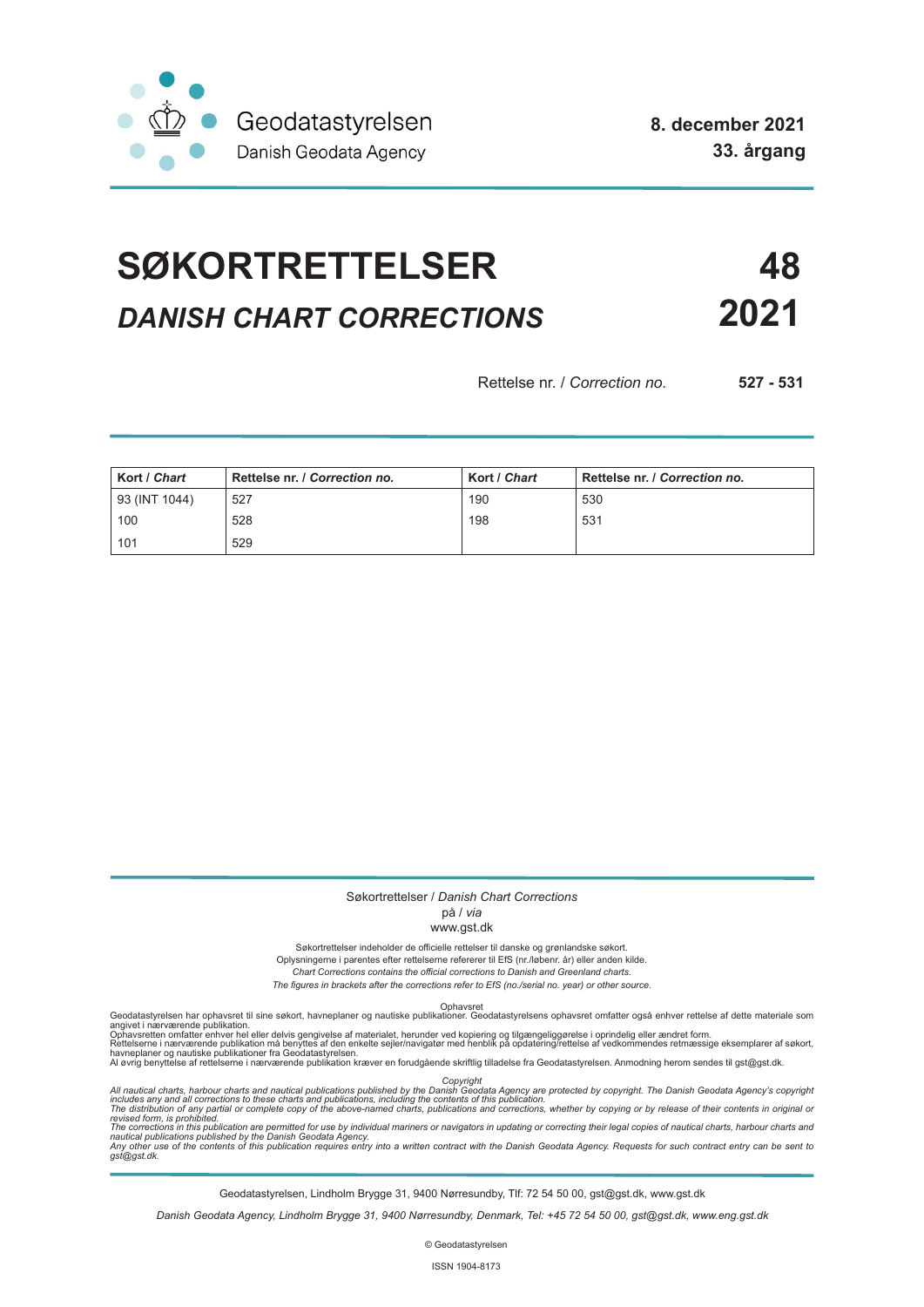| Rettelse nr. /       |                                                                          |                                      |                                             |
|----------------------|--------------------------------------------------------------------------|--------------------------------------|---------------------------------------------|
| Correction no.       |                                                                          |                                      |                                             |
| Kort / Chart         |                                                                          |                                      |                                             |
| 527<br>93 (INT 1044) | Lille Fisker Banke S<br>Søkortrettelse / Chart Correction 13-14/135 2021 |                                      |                                             |
|                      | Udtag følgende tekst langs kablet<br>imellem $1) - 4$ )                  | <b>Under Construction (2021)</b>     | 1) 55°45,598'N 008°10,498'E<br>kyst / coast |
|                      | Delete text along the cable between                                      |                                      | 2) 55°45,771'N 007°59,893'E                 |
|                      | $1) - 4)$                                                                |                                      | 3) 55°48,575'N 006°40,743'E                 |
|                      |                                                                          |                                      | 4) 55°48,849'N 006°30,664'E                 |
|                      |                                                                          |                                      | (48/970 2021)                               |
| 528                  | <b>Anholt E</b>                                                          |                                      |                                             |
| 100                  | Tilføj / Insert                                                          | $25_{5}$                             | 56°51,170'N 011°49,875'E                    |
|                      |                                                                          |                                      | (GST, 22. november 2021)                    |
| 529                  | <b>Anholt E</b>                                                          |                                      |                                             |
| 101                  | Tilføj / Insert                                                          | 25 <sub>5</sub>                      | 56°51,170'N 011°49,875'E                    |
|                      |                                                                          |                                      |                                             |
|                      |                                                                          |                                      | (GST, 22. november 2021)                    |
| 530<br>190           | Nordmandshage NW<br>Søkortrettelse / Chart Correction 43/454 2020        |                                      |                                             |
|                      | Tilføj mellem $1$ ) – 2)                                                 | <b>GAS Under Construction (2021)</b> | 1) 55°11,132'N 012°07,152'E                 |
|                      | Insert between $1) - 2$ )                                                |                                      | kyst / coast                                |
|                      |                                                                          |                                      | 2) 55°11, 133'N 012°08, 240'E               |
|                      |                                                                          |                                      | (48/979 2021)                               |
| 531                  | Nordmandshage NW<br>Søkortrettelse / Chart Correction 43/456 2020        |                                      |                                             |
| 198                  |                                                                          |                                      |                                             |
|                      | Tilføj mellem $1$ ) – 2)<br>Insert between $1) - 2$ )                    | <b>GAS Under Construction (2021)</b> | 1) 55°11,132'N 012°07,152'E<br>kyst / coast |
|                      |                                                                          |                                      | 2) 55°11, 133'N 012°08, 240'E               |
|                      |                                                                          |                                      | (48/979 2021)                               |
|                      |                                                                          |                                      |                                             |